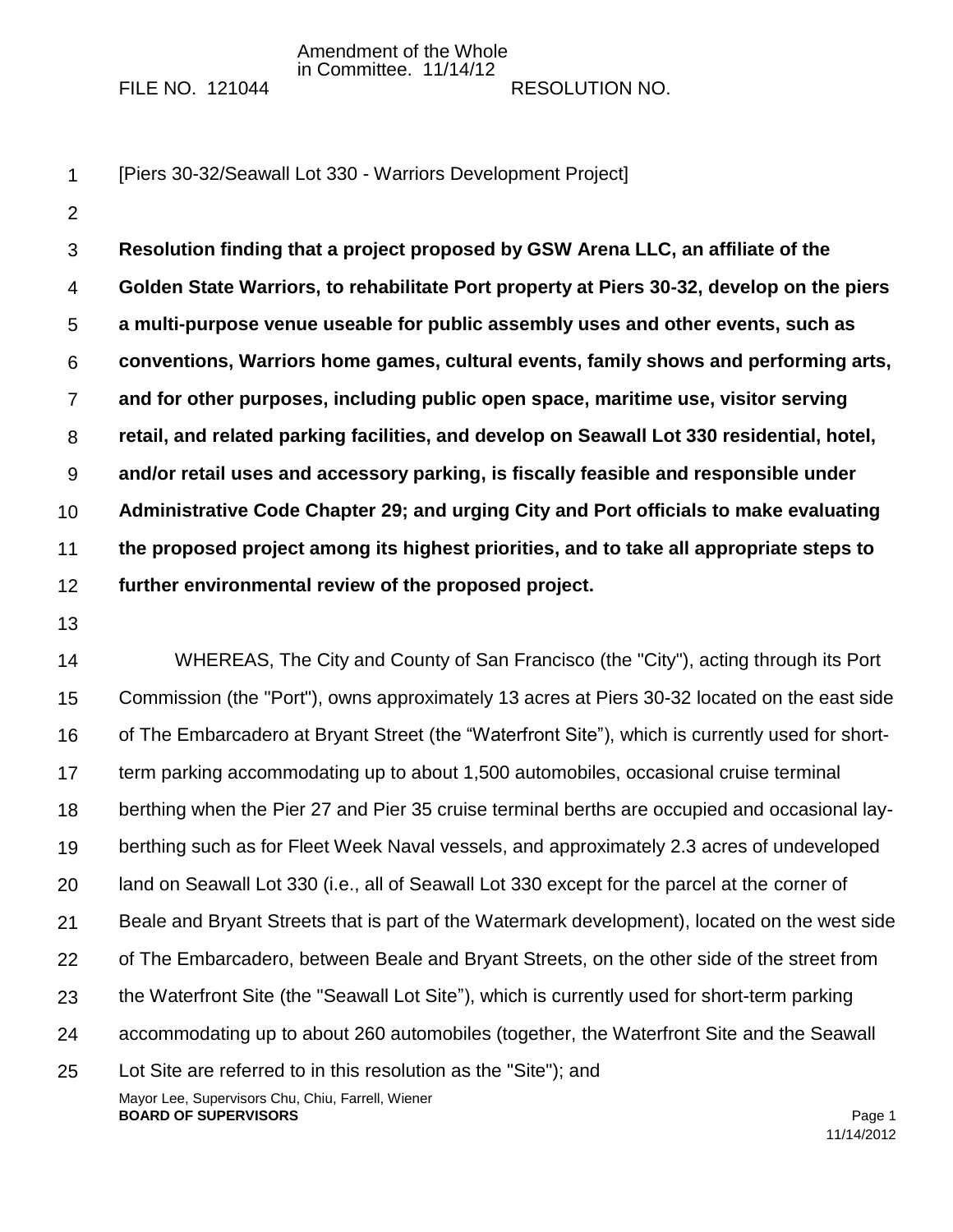1  $\mathcal{P}$ 3 4 5 6 7 8 9 10 11 12 WHEREAS, In cooperation with the City, including its Port, GSW Arena LLC ("GSW"), a wholly owned subsidiary of GSW Sports LLC and an affiliate of the entity that owns the Golden State Warriors basketball team (the "Warriors"), proposes to build, finance and operate a development project consisting of two related components on the Site. The first part of the proposed project involves GSW's seismic upgrade and rehabilitation of Piers 30-32 and construction of a new privately financed, state-of-the art multi-purpose venue with seating for approximately 17,000 to 19,000 persons, useable for public assembly uses and other events, including, but not limited to, conventions, Warriors home games, cultural events, family shows and performing arts, along with public open space, maritime use, visitor-serving retail and related parking facilities, on the Waterfront Site. GSW would finance, build and operate these improvements under a fair market rent ground lease from the Port, and expects to complete them by the Fall of 2017; and

13 14 15 16 17 18 19 20 21 WHEREAS, The second part of the proposed project includes GSW's construction of improvements with residential, hotel, and/or retail uses and accessory parking on the Seawall Lot Site. The Port would convey fee title to the Seawall Lot Site to GSW for fair market value consideration if certain conditions are met; otherwise, the Port would enter into a ground lease with GSW for fair market rent consideration for the Seawall Lot Site. The improvements on the Waterfront Site and the Seawall Lot Site are collectively referred to below as the "Improvements," and both components of the proposed project, as further described in the Project Description (as defined below), are collectively referred to in this resolution as the "Project"; and

Mayor Lee, Supervisors Chu, Chiu, Farrell, Wiener **BOARD OF SUPERVISORS** Page 2 22 23 24 25 WHEREAS, The Waterfront Site is subject to the use and other restrictions imposed under the Burton Act (Stats 1968, Ch. 1333, as amended) and the Burton Act Transfer Agreement of January 24, 1969, as well as the public trust for commerce, navigation and fisheries (collectively, the "public trust"). AB 1389 (Stats. 2001, Ch. 489) allows certain uses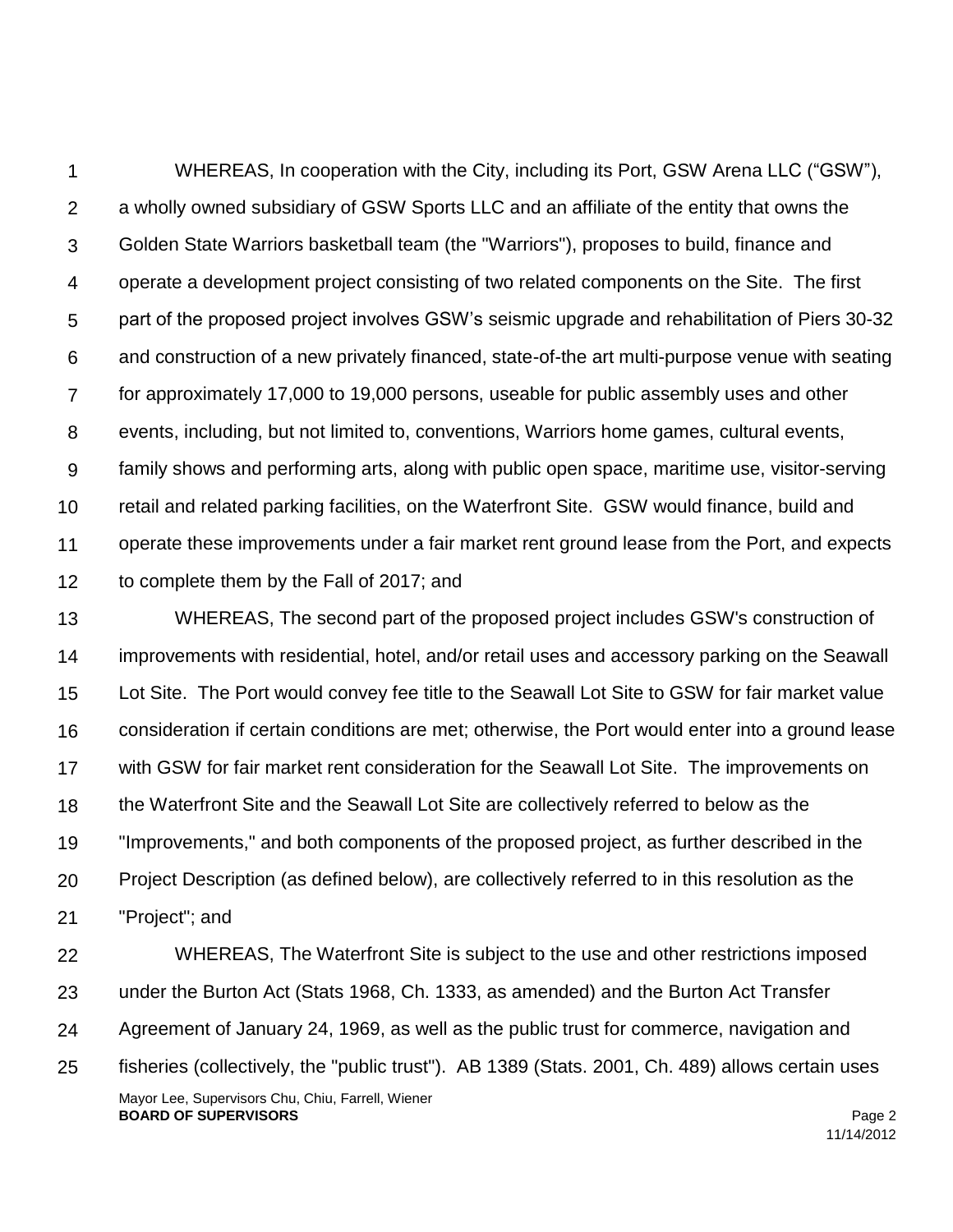1  $\mathcal{P}$ 3 4 5 6 7 8 9 on the Waterfront Site that would otherwise be inconsistent with the public trust in connection with development on the Waterfront Site of a two-berth cruise ship terminal project that meets certain requirements. The Port is developing a cruise ship terminal at another pier so AB 1389 would not now seem to apply to the Project, though the Port and GSW are committed to exploring improvements to the Waterfront Site for maritime uses. The Seawall Lot Site is subject to two pieces of State legislation that could affect its development and disposition by the Port: SB 815 (Stats 2007, Ch. 660) and AB 418 (Stats 2011, Ch. 477). In contrast to the Waterfront Site, the Seawall Site is free from some or all public trust restrictions under certain conditions set forth in SB 815 and AB 418; and

10 11 12 13 14 15 16 17 18 19 20 21 22 23 24 WHEREAS, The Port Waterfront Land Use Plan, including the Design and Access Element (collectively, the "Waterfront Plan"), is the Port's adopted land use document for property within Port jurisdiction, including the Site, and provides the policy foundation for waterfront development and improvement projects. After a multi-year cooperative process, the Port and the San Francisco Bay Conservation and Development Commission ("BCDC") adopted the Special Area Plan, which allows for the revitalization of certain piers for uses consistent with the public trust. The Waterfront Plan contemplated the potential for developing an arena in the South Beach/Rincon Point Subarea of Port property. The Waterfront Plan and the Special Area Plan recognize that the development of the Waterfront Site and the surrounding area should further the public trust purposes of supporting maritime activities and expanding public use and enjoyment of the waterfront on public trust lands at this location. The Special Area Plan sets forth certain design considerations for the Waterfront Site, including strict limitations on new fill and a requirement to provide maximum feasible public access. A project that provides at least 35% of the pier area for public open space is deemed to provide maximum feasible public access; and

25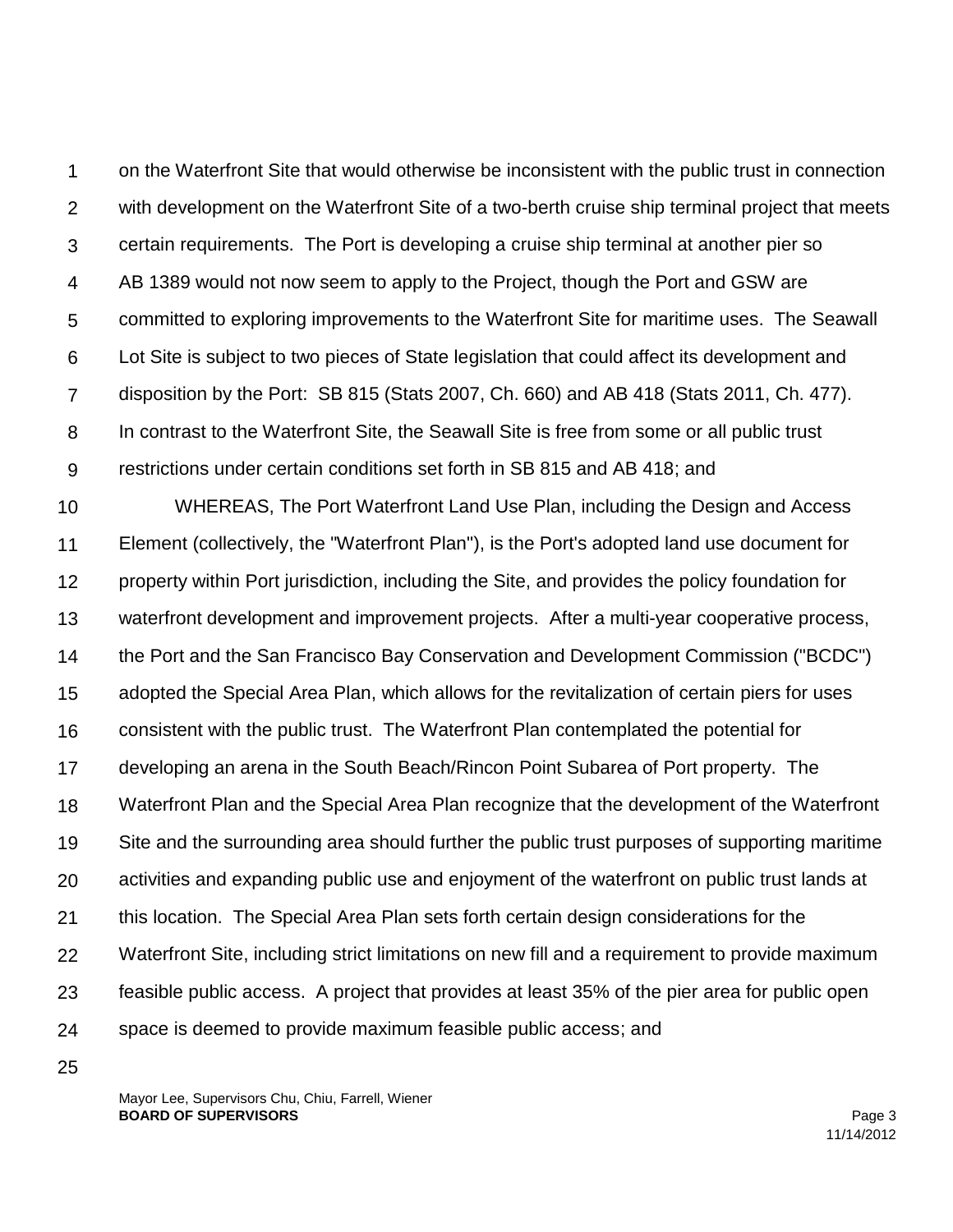1  $\mathcal{P}$ 3 4 5 6 7 WHEREAS, The Waterfront Plan identifies the Waterfront Site as a major development opportunity site, and the City, through its Port, has undertaken numerous unsuccessful attempts to develop the site in accordance with the Waterfront Plan's objectives, including the recent effort related to the 34<sup>th</sup> America's Cup and two separate attempts to develop the proposed mixed use Bryant Street Pier project through public-private partnerships. In each of those instances, the private project sponsor abandoned its plans due to much higher than expected costs to repair the Piers 30-32 substructure; and

8 9 10 11 12 13 14 15 16 17 18 19 20 WHEREAS, The Waterfront Site has a limited remaining useful life, requiring a substantial capital investment to repair the substructure and bring the piers up to modern seismic standards and to preserve the piers. If the piers are not rehabilitated, the Port may be required to expend substantial sums to demolish the piers after the end of their useful life. The Port has not included the costs to improve–or demolish–the piers in its FY 2013-2022 Capital Plan, due to limited Port resources and competing Port priorities. The Port's efforts over the years to develop the Waterfront Site through public-private partnerships have not been successful. The costs to rehabilitate the piers for any long-term use is estimated to far exceed the combined fair market value of the Waterfront Site and Seawall Lot Site. The Port's independent Appraisal of the Waterfront Site (as such Appraisal is defined below) shows that rehabilitating the piers and developing the highest and best use on the Waterfront Site is not financially feasible without dedication of the proceeds from the sale of the Seawall Lot Site and an additional significant subsidy to cover the pier substructure cost; and

21 22 23 WHEREAS, The Waterfront Site is an extraordinary location for the proposed public assembly venue and affords a number of advantages for the City, the region and the public over other potential sites, including other Port land located to the south of the Waterfront Site:

24 25  First and foremost, the Waterfront Site is optimal for locating the venue in light of the existing transit, bicycle and pedestrian network, as well as proposed

Mayor Lee, Supervisors Chu, Chiu, Farrell, Wiener **BOARD OF SUPERVISORS** Page 4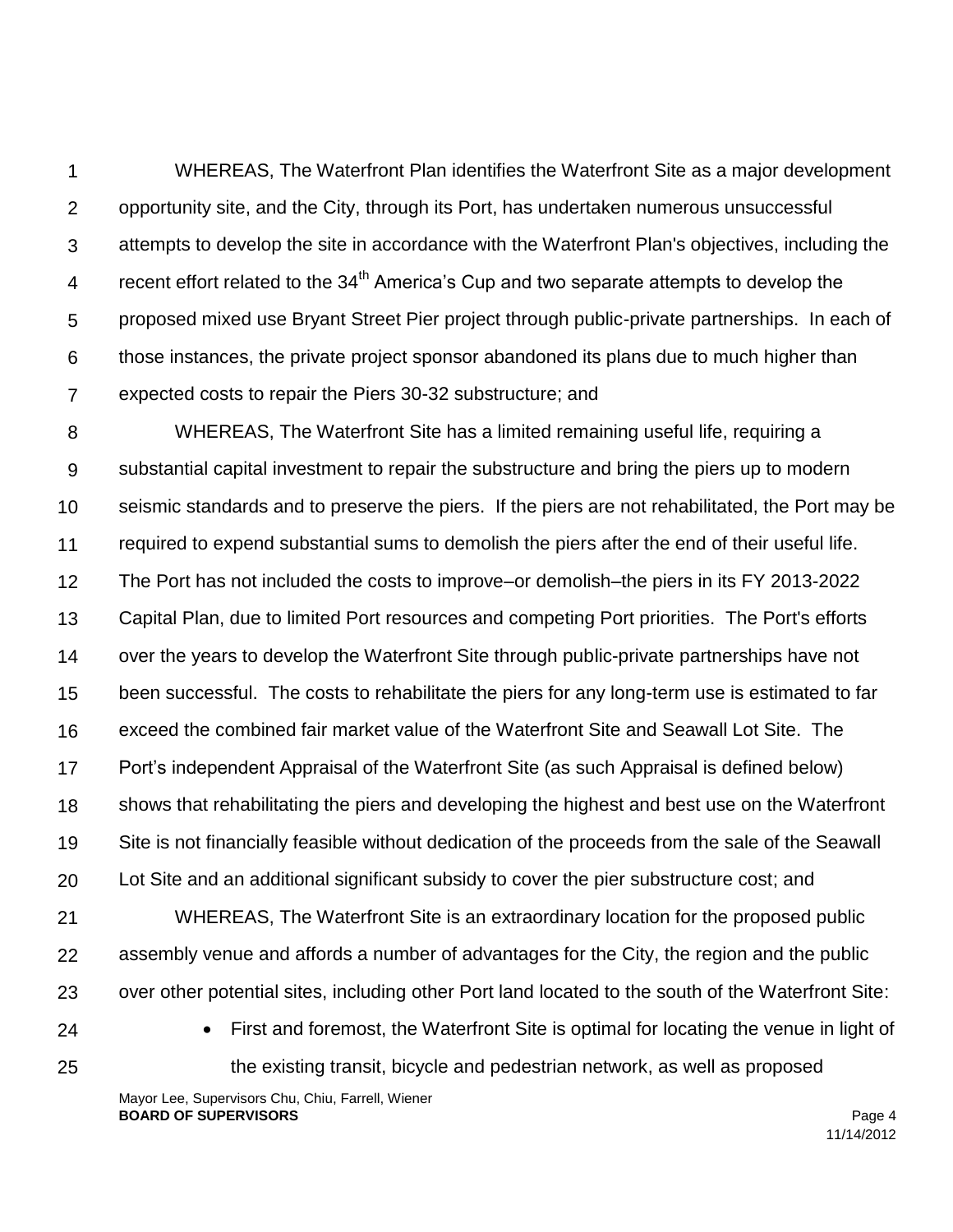1  $\mathcal{P}$ 3 4 5 6 7 8 9 10 11 12 13 improvements to that network. Regional destinations such as the proposed venue achieve their best transit mode splits when they are located within walking distance from regional transit hubs. The Waterfront Site is located at a distance of 3/4 mile or less from all major regional transit hubs in downtown San Francisco, including BART, Caltrain, the Ferry Building, the Transbay Terminal, and the Capitol Corridor, and for the bulk of Muni Metro and bus lines serving these same hubs (including an adjacent Muni Metro station at Brannan serving two metro lines). The walk from these hubs along the Embarcadero is short, free of traffic conflict and pleasant. These features make the Waterfront Site a remarkably accessible location that can be reached fairly effortlessly, with a minimum of transfers, by visitors from all nine Bay Area counties. The other possible locations for the venue do not afford nearly the same level of advantages within the transit network;

- 14 15 16 17 18 19 • Second, the Project provides an appropriate public use that will permit rehabilitating the Waterfront Site, which is nearing the end of its useful life. Developing the Project at the Site provides the best (and perhaps last) opportunity for activating the Waterfront Site for maritime and other uses in a manner consistent with the public trust and the goals and objectives of the Waterfront Plan and BCDC's Special Area Plan;
- 20 21 22 23 24 25 Third, the adjacency of the Seawall Lot Site to the Waterfront Site improves the success and economic feasibility of the Project overall by allowing crosssubsidies and complementary development that will transform the Site from an underutilized surface parking lot to a thriving and active visitor serving destination. These key Port objectives would not be accomplished by locating the facility in an area farther south; and

Mayor Lee, Supervisors Chu, Chiu, Farrell, Wiener **BOARD OF SUPERVISORS** Page 5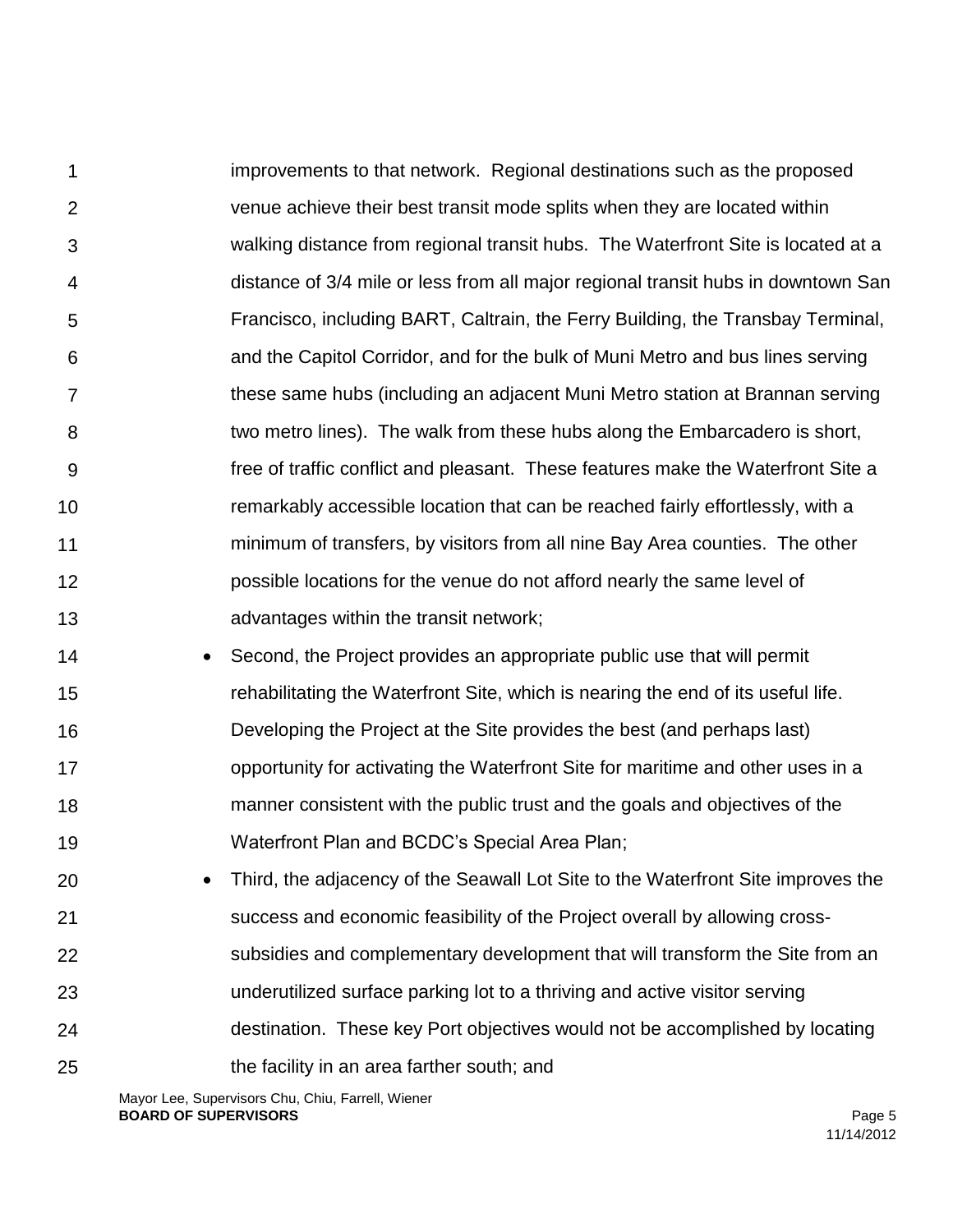| 1              | WHEREAS, By Resolution No. 236-12 adopted unanimously on June 12, 2012, the                         |
|----------------|-----------------------------------------------------------------------------------------------------|
| $\overline{2}$ | Board of Supervisors found that the potential real estate transactions involving the Waterfront     |
| 3              | Site and the Seawall Lot Site to rehabilitate Piers 30-32 and develop a multi-purpose venue         |
| 4              | and related facilities would generate substantial public benefits for the City, including its Port, |
| 5              | such as:                                                                                            |
| 6              | (1) the repair, improvement and productive reuse of the Waterfront Site,                            |
| $\overline{7}$ | (2) the construction of needed infrastructure improvements that benefit the Site and                |
| 8              | the surrounding public trust lands and other areas,                                                 |
| 9              | (3) the generation of significant new jobs and economic development in a short                      |
| 10             | period, including significant opportunities for local residents,                                    |
| 11             | (4) the attraction of many people from the City and all over the region to enjoy the                |
| 12             | waterfront and the Bay and to patronize businesses on the Site as well as other                     |
| 13             | Port land and privately owned property in the vicinity of the Site, and                             |
| 14             | (5) the enhancement of the City's tourism industry, including providing an additional               |
| 15             | venue for trust related events, conventions, sporting events, concerts and other                    |
| 16             | special events; and                                                                                 |
| 17             | WHEREAS, By Resolution No. 12-50 unanimously adopted by the Port Commission on                      |
| 18             | June 12, 2012, the Port Commission made the same public benefit findings; and                       |
| 19             | WHEREAS, By Resolution No. 236-12, the Board of Supervisors found that the                          |
| 20             | potential real estate transaction involving the Project would generate substantial public           |
| 21             | benefits and is exempt from the competitive bidding policy set forth in Administrative Code         |
| 22             | Section 2.6-1 and endorsed sole source negotiations with GSW for that purpose; 2) endorsed          |
| 23             | the Port Commission's designation of the Office of Economic and Workforce Development               |
| 24             | ("OEWD") as the lead negotiator of the proposed transaction, in coordination with Port staff        |
| 25             | and subject to the Port Commission's direction; 3) required OEWD and the Port to engage in          |
|                | Mayor Lee, Supervisors Chu, Chiu, Farrell, Wiener<br><b>BOARD OF SUPERVISORS</b><br>Page 6          |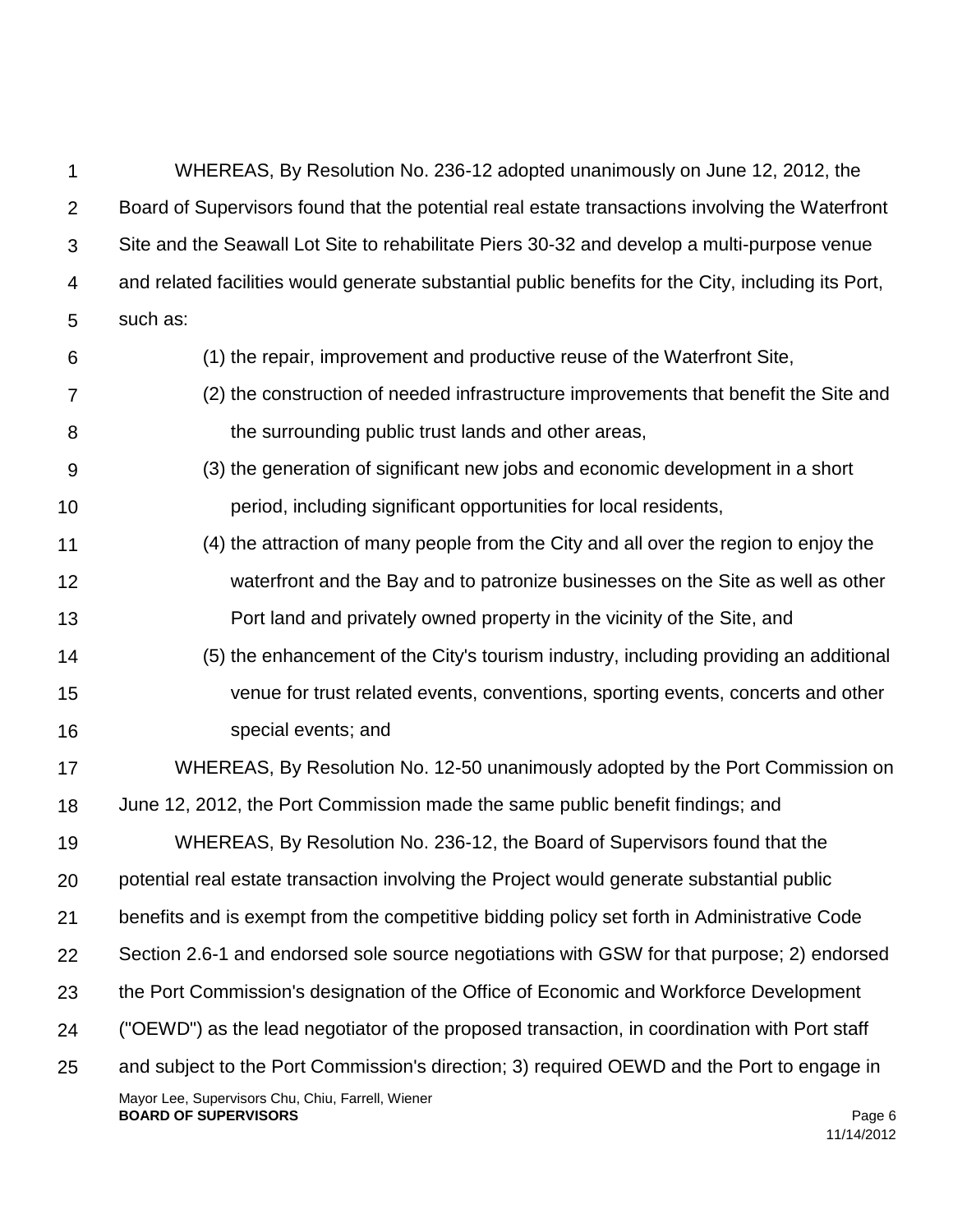1  $\mathcal{P}$ 3 4 5 6 7 8 9 10 11 12 13 14 15 16 17 18 19 20 21 22 23 24 25 outreach to affected and interested neighbors, community members and other stakeholders to ensure that the proposed Project is designed with maximum public input; 4) urged OEWD and the Port to work closely with State agencies having jurisdiction over any of the Site, including the State Lands Commission and BCDC, to develop the project description; 5) urged the OEWD Director, the Port Director and other City officials to make evaluation of the proposed Project among their highest priorities and take all appropriate steps to negotiate an exclusive negotiation agreement with GSW; and 6) acknowledged that the City may commence environmental review of the proposed project under CEQA if and when the Board of Supervisors makes the required findings of fiscal feasibility and responsibility under Administrative Code Chapter 29; and WHEREAS, By Resolution No. 12-50, the Port Commission approved sole source negotiations with GSW and authorized staff to negotiate an Exclusive Negotiation Agreement ("ENA") with GSW for the proposed Project consistent with Board Resolution No. 236-12 (the "Port Sole Source Resolution"); and WHEREAS, Under the Port Sole Source Resolution, the Port Commission, by its Resolution No. 12-61, approved an ENA with GSW, and on August 15, 2012 the City, through its Port, and GSW entered into the ENA; and WHEREAS, The Board of Supervisors adopted Resolution No. 317-12, urging 1) the Port Commission to form a project-specific Citizens Advisory Committee (the "CAC") to review and provide input on the proposed Project, 2) the Port Director to appoint representatives from neighborhoods surrounding Piers 30-32 as well as others with specified policy expertise, and 3) the CAC to meet and report back regularly to the Port Commission and the Board of Supervisors; and WHEREAS, The Port Commission adopted Resolution No. 12-62, 1) establishing the CAC, 2) authorizing the Port Director to appoint representatives from neighborhoods

Mayor Lee, Supervisors Chu, Chiu, Farrell, Wiener **BOARD OF SUPERVISORS Page 7**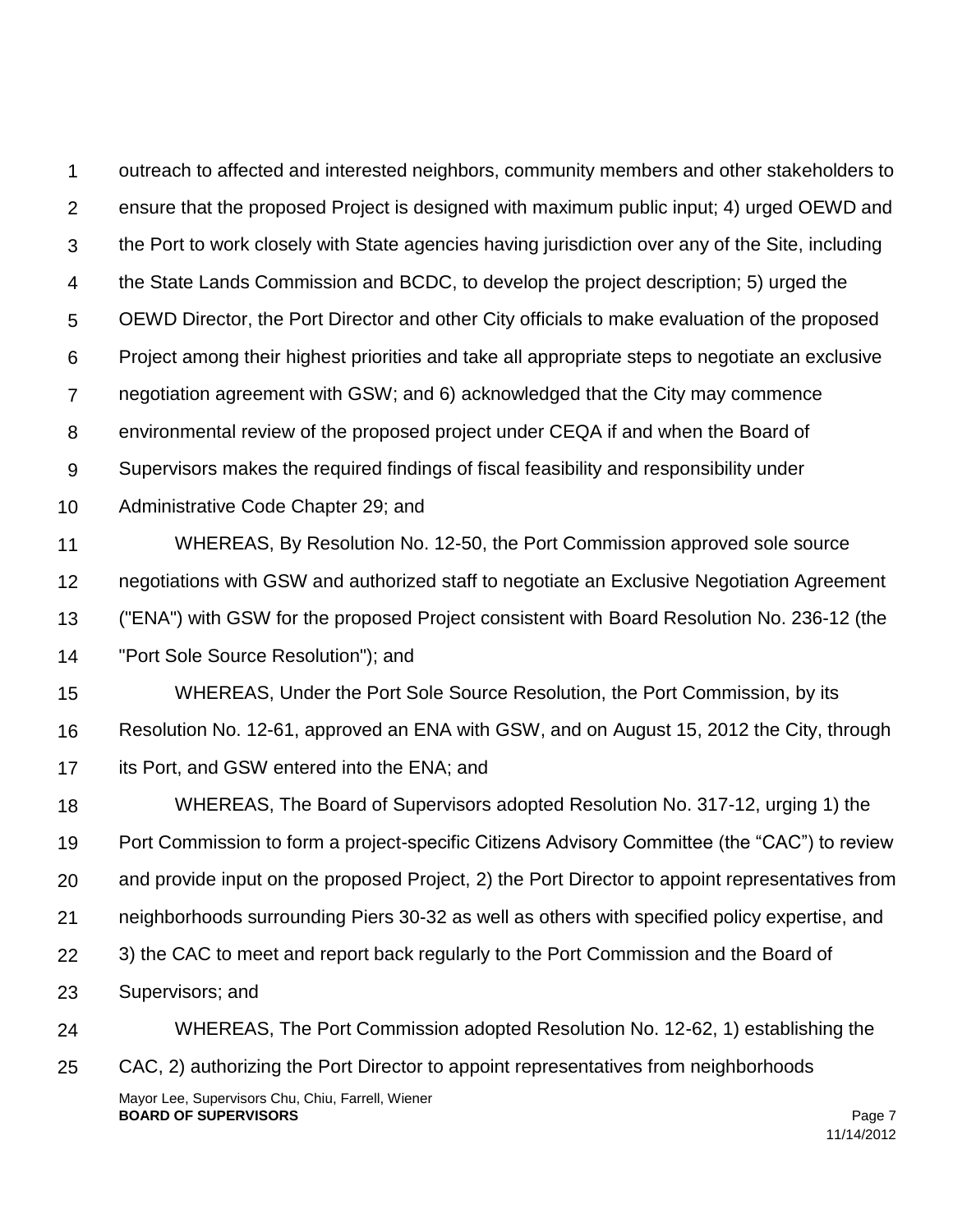1  $\mathcal{P}$ 3 4 surrounding Piers 30-32 as well as others with specified policy expertise, and 3) urging the CAC to meet initially on August 23, 2012, review the Project generally once per month, and develop criteria for attendance and other by-laws to encourage regular participation by CAC members; and

5 6 7 8 9 10 WHEREAS, In furtherance of Board of Supervisors Resolution No. 317-12 and Port Commission Resolution No. 12-62, the Port Director appointed members to the CAC, the CAC has held a number of public meetings, and the City, including its Port, and GSW have been working with the CAC, State regulatory agencies and many other interested stakeholders in developing a description of the proposed Project, which would undergo environmental review; and

11 12 13 14 15 16 17 WHEREAS, The City retained an independent appraisal firm, Carneghi-Blum & Partners, Inc., to appraise the fair market value of a ground lease of the Waterfront Site and the fair market value of a sale, or alternatively, a ground lease of the Seawall Lot Site, and a copy of that appraisal, dated September 28, 2012, and entitled "Appraisal of Seawall Lot 330, Piers 30-32, San Francisco, California" is on file with the Clerk of the Board of Supervisors in File No. 121044, which is declared to be a part of this resolution as if set forth fully here (the "Appraisal"); and

18 19 20 21 22 23 WHEREAS, Based on the Appraisal, and to help facilitate the fiscal feasibility finding under this resolution, City and Port staff and GSW have negotiated a non-binding Conceptual Framework for the Project outlining various financial terms and principles, a copy of which document is on file with the Clerk of the Board of Supervisors in File No. 121044, and which is declared to be a part of this resolution as if set forth fully here (the "Conceptual Framework"); and

Mayor Lee, Supervisors Chu, Chiu, Farrell, Wiener **BOARD OF SUPERVISORS** Page 8 11/14/2012 24 25 WHEREAS, The basic financial principles and terms set forth in the Conceptual Framework will be subject to further negotiation between the parties, consistent with the ENA,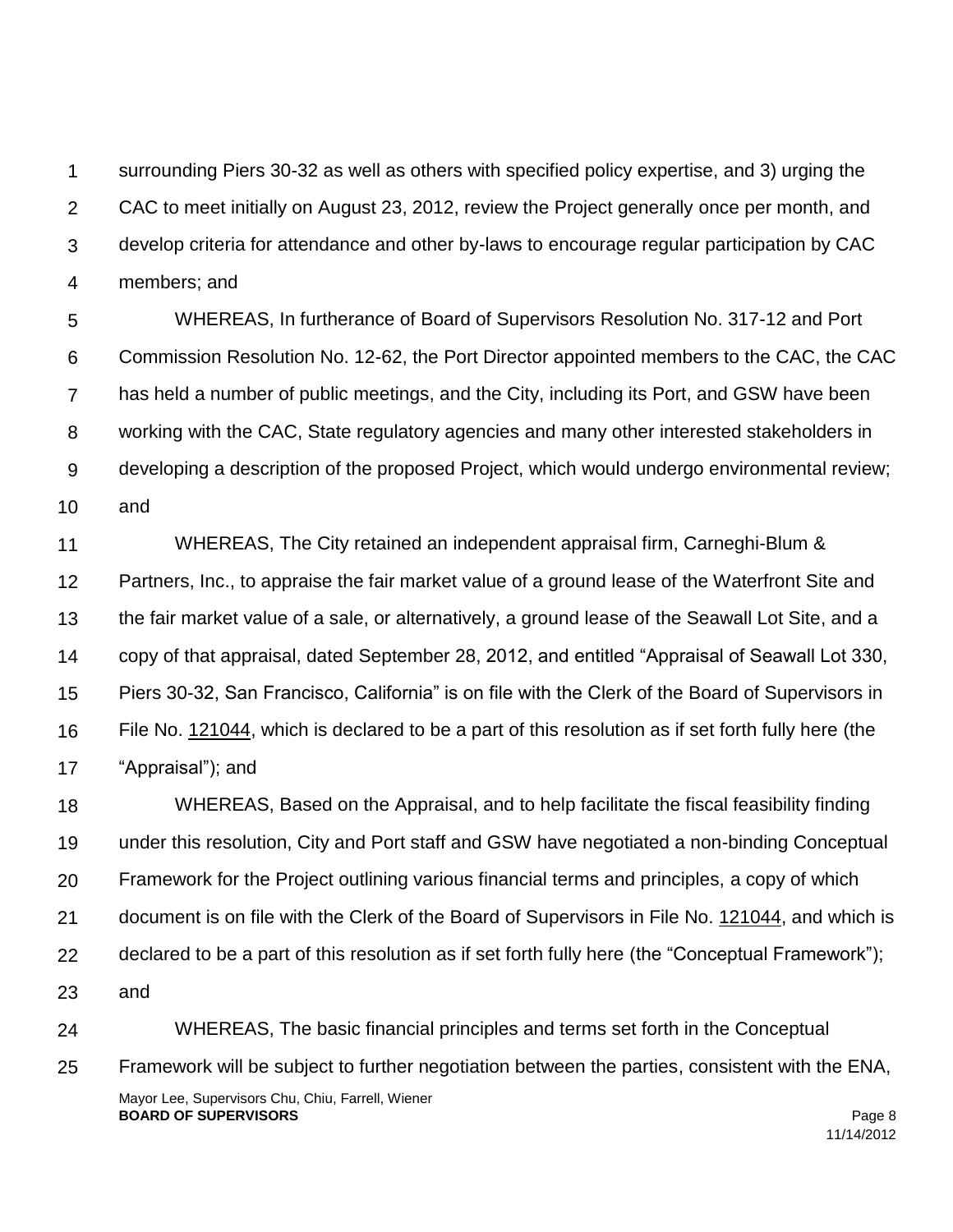1  $\mathcal{P}$ 3 4 5 6 to develop a Term Sheet that will be subject to endorsement of the Port Commission and the Board of Supervisors. And ultimately, subject to required approvals, the terms and conditions contained in the Term Sheet will be set forth in more detail in the final Transaction Documents among GSW, the Port, the City and other parties, following the completion of public review and environmental review under CEQA (as defined below), as such documents are further generally described in the Conceptual Framework; and

7 8 WHEREAS, The Conceptual Framework includes a description of the proposed Project attached as Exhibit B to that document (the "Project Description"); and

9 10 11 12 WHEREAS, Because the cost to construct the Project will exceed \$25 million and the proposed transaction structure as outlined in the Conceptual Framework contemplates providing rent credits under the Waterfront Site Ground Lease to GSW for pier substructure and other infrastructure improvements that would exceed \$1 million, the proposed Project is

13 subject to Administrative Code Section 29.1's process for the Board of Supervisors to

14 determine whether the Project is fiscally feasible and responsible; and

15 16 17 18 19 20 21 22 23 WHEREAS, The Port retained an independent real estate economics firm, Economic and Planning Systems, Inc. ("EPS"), to perform a fiscal feasibility analysis for the proposed Project, and EPS, with assistance from an expert sports economics consultant firm, Barrett Sports Group, LLC, has prepared a preliminary fiscal analysis dated October 22, 2012, entitled "San Francisco Multi-Purpose Venue Project on Piers 30-32 and Seawall Lot 330 Findings of Fiscal Responsibility and Feasibility", which meets the requirements of Administrative Code Chapter 29.1 and a copy of which report is on file with the Clerk of the Board of Supervisors in File No. 121044, which is declared to be a part of this resolution as if set forth fully here (the "Fiscal Feasibility Report"); and

- 24
- 25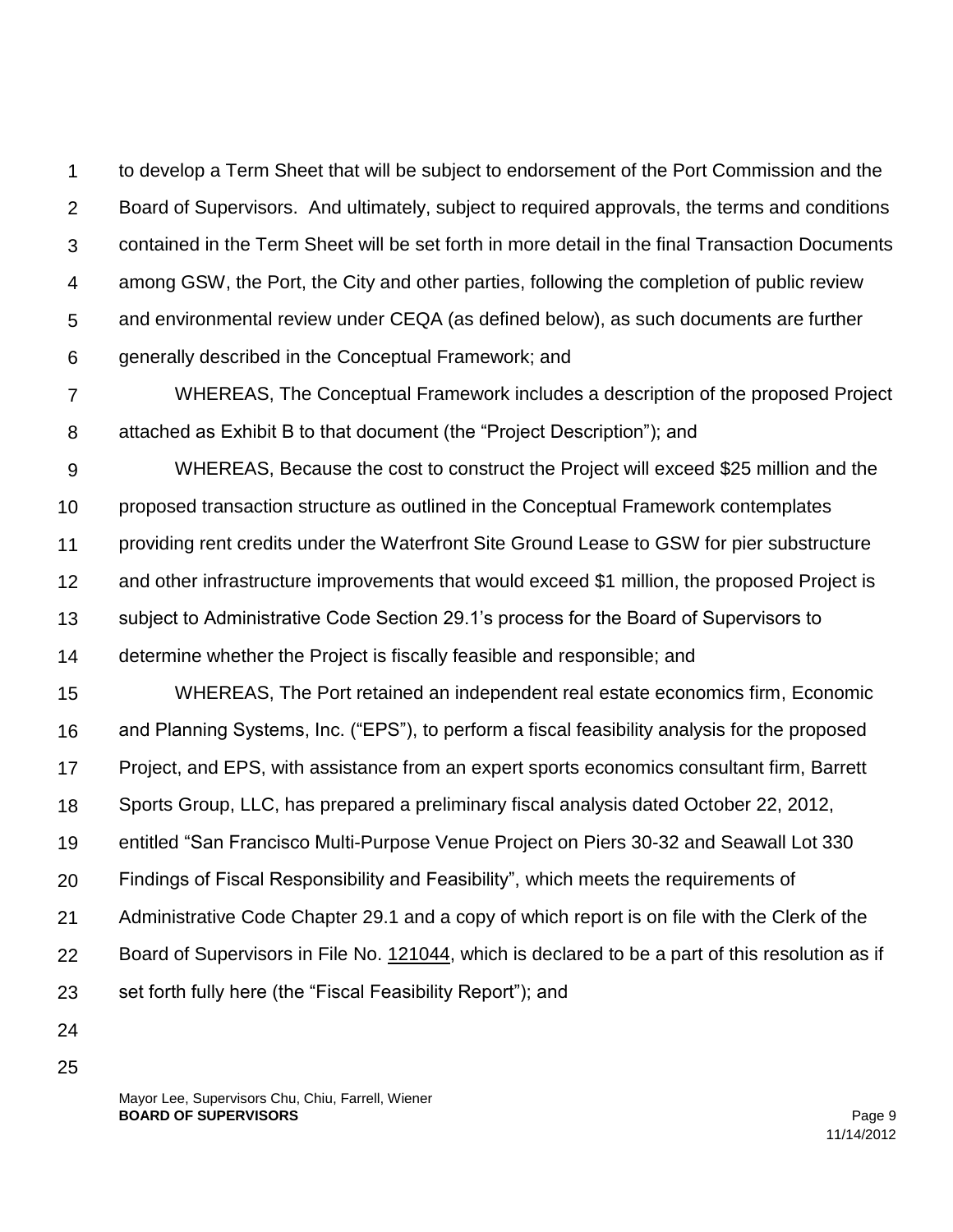1 2 3 WHEREAS, The Fiscal Feasibility Report shows that the Project would generate substantial fiscal benefits for the City, including thousands of jobs and tens of millions of dollars a year in tax and other revenues; and

4 5 6 7 WHEREAS, Under Administrative Code Section 29.3, OEWD and the Port have submitted to the Board of Supervisors a general description of the proposed Project, the general purpose of the proposed Project, and preliminary fiscal plan that consists of the Fiscal Feasibility Report; and

8 9 10 11 12 13 14 15 WHEREAS, Administrative Code Section 29.2 requires that, before submitting an environmental evaluation application (an "Environmental Application") to the Planning Department under Administrative Code Chapter 31 and the California Environmental Quality Act, Public Resources Code Sections 21000 and Guidelines for Implementation of the California Environmental Quality Act, Title 14, Division 6, Chapter 3 of the California Code of Regulations (collectively, "CEQA") related to the proposed Project, the sponsoring City department must procure from the Board of Supervisors a determination that the plan to undertake and implement the proposed Project is fiscally feasible and responsible; and

16 17 18 19 20 21 22 23 24 WHEREAS, The Board of Supervisors has reviewed and considered the general description of the proposed Project, the general purpose and intended public benefits of the proposed Project, the Fiscal Feasibility Report and other information submitted to it in connection with the Project and has considered 1) the direct and indirect financial benefits of the Project to the City and its Port, including to the extent applicable cost savings or new revenues, including tax revenues, generated by the proposed Project, 2) the estimated costs of construction for the proposed Project, 3) the anticipated available funding sources for the proposed Project, 4) the long-term operating and maintenance costs of the proposed Project, 5) the debt load to be carried by the City or the Port, and 6) such other criteria from the

25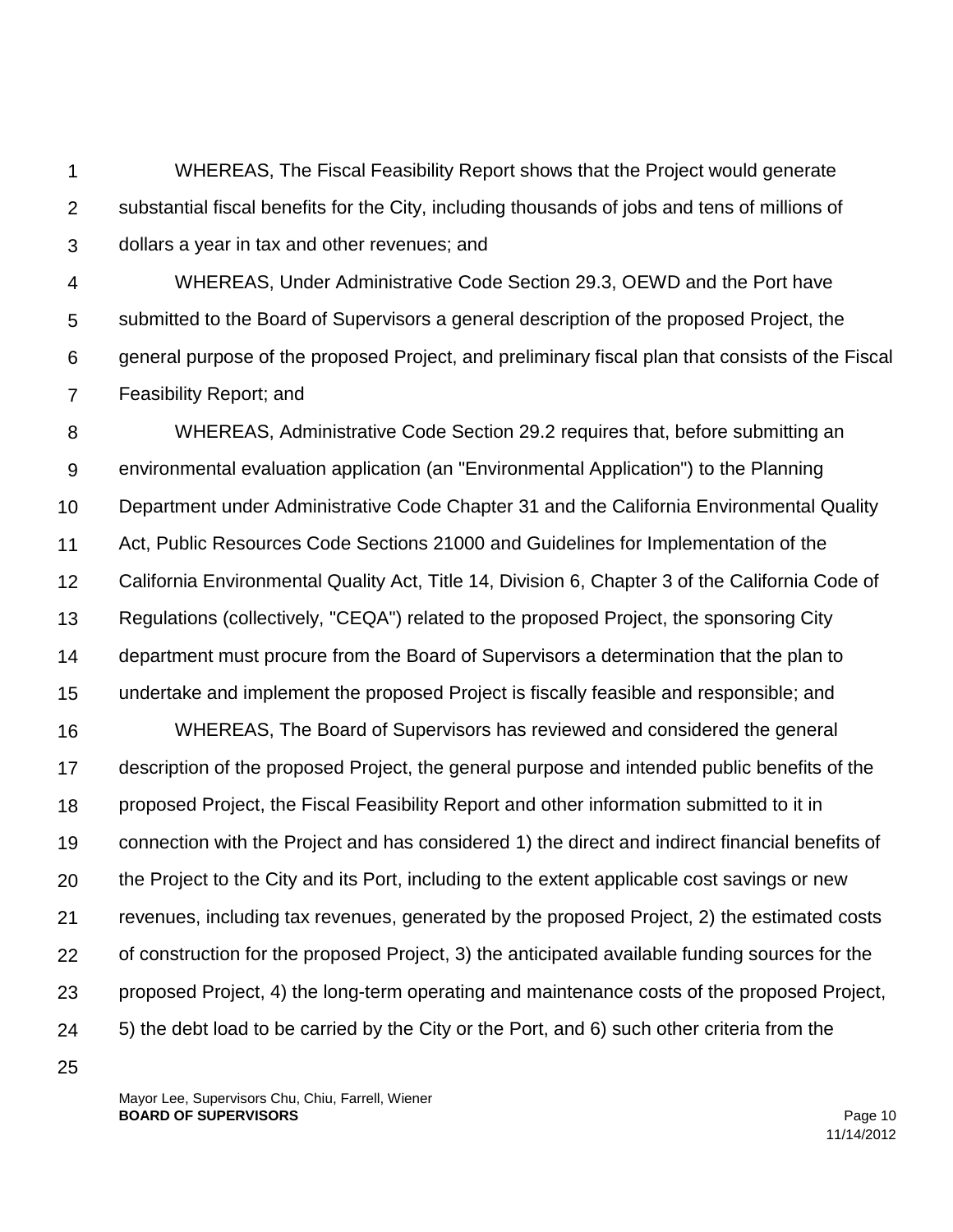1  $\mathcal{P}$ information presented to it as the Board of Supervisors has determined is useful in evaluating the proposed Project's fiscal feasibility; now, therefore, be it

- 3 4 RESOLVED, That the Board of Supervisors finds that the plan to undertake and implement the proposed Project is fiscally feasible and responsible under San Francisco
- 5 Administrative Code Chapter 29; and, be it

6 7 8 9 10 11 FURTHER RESOLVED, That under San Francisco Administrative Code Chapter 29, the Environmental Application for the Project may now be filed with the Planning Department and the Planning Department may undertake environmental review of the proposed Project as required by Administrative Code Chapter 31 and CEQA. In furtherance of this determination, the Board of Supervisors urges the Planning Department to prioritize environmental review consistent with its policies; and, be it

- 12 13 14 15 16 FURTHER RESOLVED, That the Board of Supervisors urges OEWD, in cooperation with and with the assistance of the Port Director and her staff, the City Attorney's Office and other City staff as appropriate, to make evaluation of the proposed Project among its highest priorities and take all actions needed to initiate and undertake environmental and public review of the Project; and be it
- 17 FURTHER RESOLVED, That future discretionary approvals from the Board of
- 18 Supervisors will be heard by the CAC prior to approval including the term sheet, the DDA, the

19 Waterfront Land Use Amendment, zoning amendments and other transaction documents;

20 and, be it

21 FURTHER RESOLVED, That the Board of Supervisors urges the Pier 30-32 CAC to

- 22 hold at least two meetings to review and discuss the term sheet prior to a Board of
- 23 Supervisors Budget and Finance committee hearing, including a written recommendation by
- 24 the CAC to the Board of Supervisors regarding the term sheet; and, be it
- 25